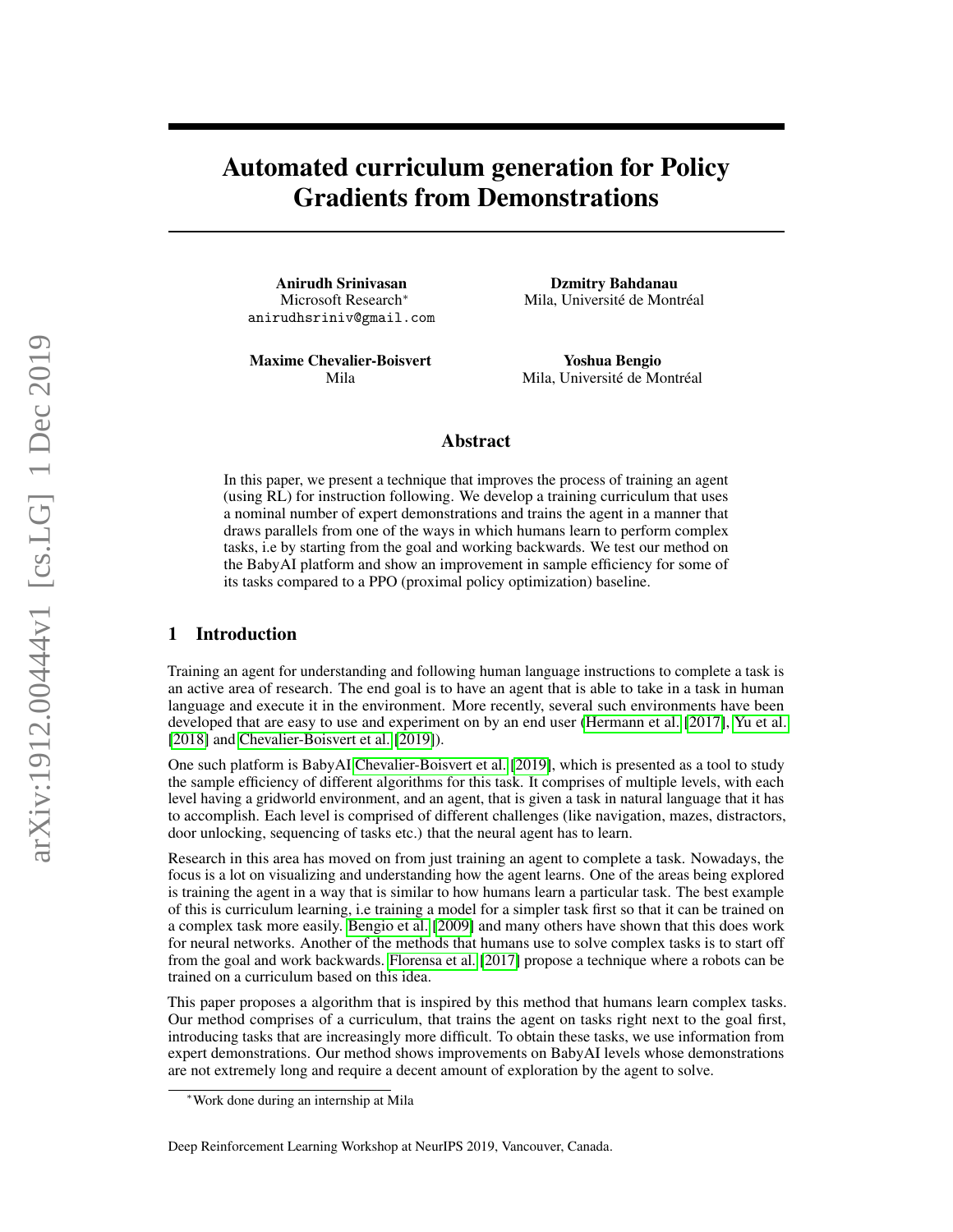### 2 Related Work

One category of methods for instruction following is imitation learning, where a neural network maps each input to the action to execute. This category ranges from simple methods like behavioral cloning to more complex ones like DAGGER [Ross et al.](#page-6-4) [\[2010\]](#page-6-4) that have a human involved in the process. Another family of methods are reinforcement learning based, where the agent has to learn a policy [Sutton et al.](#page-6-5) [\[2000\]](#page-6-5) or a Q-function [Watkins and Dayan](#page-7-1) [\[1992\]](#page-7-1). A final class of methods which do not directly model the policy exist, under which methods like maximum entropy inverse reinforcement learning [Ziebart et al.](#page-7-2) [\[2008\]](#page-7-2) and GAIL [Ho and Ermon](#page-6-6) [\[2016\]](#page-6-6) fall in.

[Bengio et al.](#page-6-2) [\[2009\]](#page-6-2) proposed curriculum learning and showed that pre-training an LSTM (for language modelling) with easier tasks meant training on more complex tasks could happen much faster. There have been multiple attempts of applying curriculum learning to a reinforcement learning task. Most of these methods are concerned with determining the order to present the tasks of the curriculum. Methods have been proposed where descriptions of the task are used to construct a directed acyclic graph of tasks [\(Svetlik et al.](#page-7-3) [\[2017\]](#page-7-3)) or an object oriented representation of the tasks [\(Silva and Costa](#page-6-7) [\[2018\]](#page-6-7)), from which the curriculum is obtained. [Matiisen et al.](#page-6-8) [\[2017\]](#page-6-8) (Teacher-Student curriculum learning), [Graves et al.](#page-6-9) [\[2017\]](#page-6-9) and [Narvekar et al.](#page-6-10) [\[2017\]](#page-6-10) (Curriculum policies) all propose methods where the task of selecting the next task to train on is viewed as an RL problem in itself. Most of these methods rely on a curriculum already having been developed by the user. [Florensa et al.](#page-6-3) [\[2017\]](#page-6-3) propose a method where the curriculum is formulated by exploring the states of the environment and ordering them.

Some works have also proposed the use expert demonstrations during the reinforcement learning training process. [Nair et al.](#page-6-11) [\[2018\]](#page-6-11) used it to speedup the training process on robotics tasks with sparse reward functions. They store the demonstrations in an additional replay buffer from which they sample from during a minibatch. They also use the states from the demonstrations to reset the agent to. Both these speed up the initial phase of the training process, where the agent ends up getting a zero reward quite frequently. The work of [Hester et al.](#page-6-12) [\[2017\]](#page-6-12) also use demonstrations via the form of a replay buffer that they sample from. Finally, the work of [Resnick et al.](#page-6-13) [\[2018\]](#page-6-13) propose a technique called Backplay where they use a single demonstration to create a curriculum for the agent.

### 3 Reverse Curriculum Learning

### 3.1 Existing Work

[Florensa et al.](#page-6-3) [\[2017\]](#page-6-3) propose Reverse Curriculum generation. In this method, the agent starts off from a state right next to the goal state and begins a random walk. The states that are at one step away form the first stage of the curriculum, two steps form the second stage and so on. In this way, a curriculum is built without needing any intervention from the user. Their algorithm is described in [1.](#page-1-0)

#### Algorithm 1: Reverse Curriculum Learning

<span id="page-1-0"></span>**Data:**  $goal\_state$ : final state of agent,  $n\_stages$ : number of stages in curriculum wanted Result: *curriculum*: list of stages, with each stage as a list of start states  $curriculum \leftarrow \lceil \lceil \rceil$  repeated  $n\_stages$  times] states  $\leftarrow$  [ goal\_state repeated n times] for *i = 1 to n\_stages* do  $states_{new} \leftarrow [$ ] for *state in states* do Sample random action  $new\_state \leftarrow state.sizep(action)$  $states_{new}$ .append( $new\_state$ )  $curriculum[i] \leftarrow stages_{new}$  $states \leftarrow states_{new}$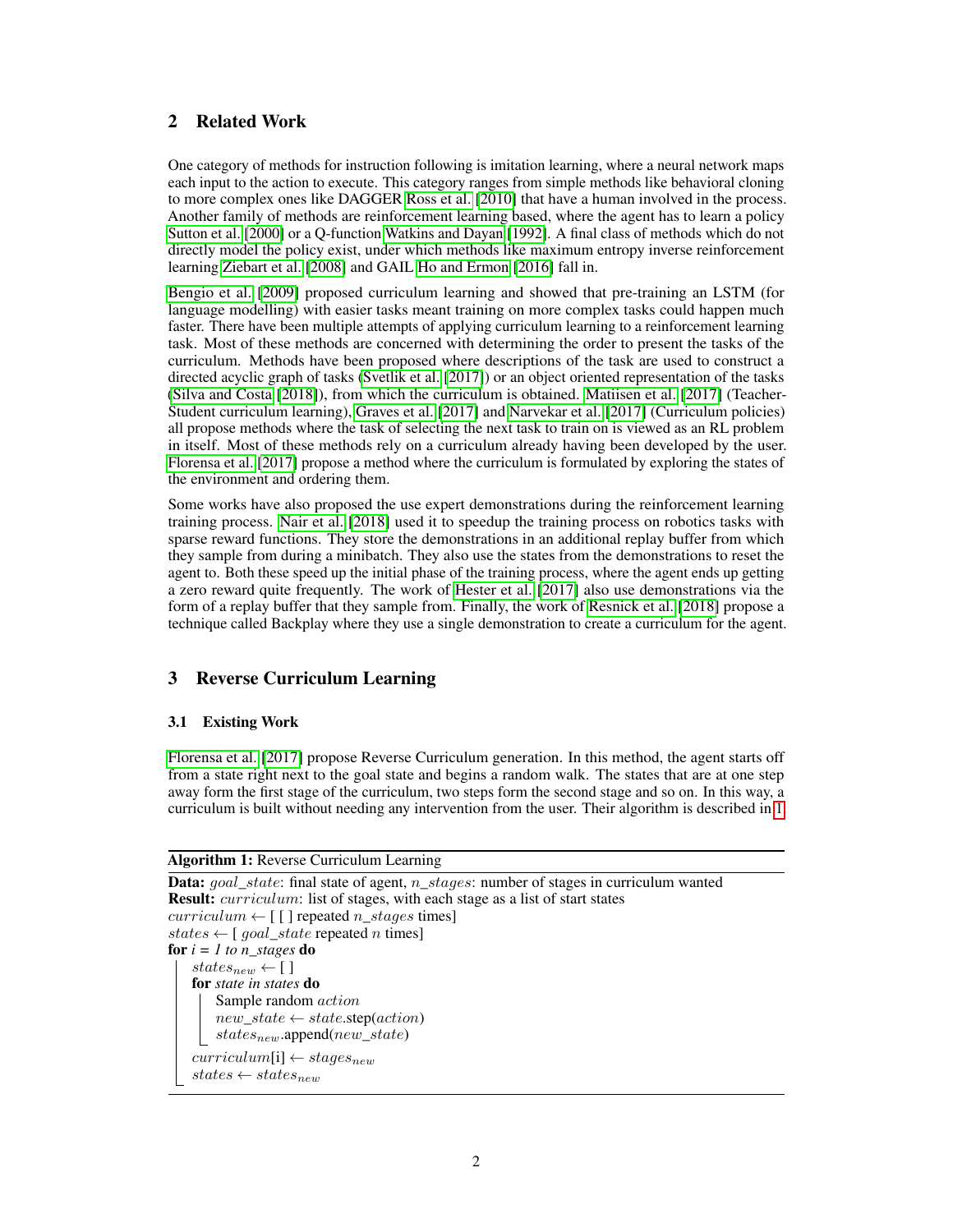<span id="page-2-1"></span>

Figure 1: Generation of curriculum stages from demos. Triangles are *start* states, Squares are *goal* states and Circles are *intermediate* states

#### 3.2 Applying existing methods to our environment

In [Florensa et al.](#page-6-3) [\[2017\]](#page-6-3)'s work, the above mentioned technique achieved good results on robotic arm movement type tasks. These tasks are different from our case as they a state and action space that is continuous. BabyAI's gridworld environment has a state and action space that is discrete. We observed that if an agent starts a random walk form near the goal, it ends up at the goal state quite frequently (see Table [1\)](#page-2-0), rendering that path generated useless. This exploration technique is not the right one to use in the case of a discrete environment.

| <b>Env/Steps</b>          |          |           |                |       |              |
|---------------------------|----------|-----------|----------------|-------|--------------|
| GoToLocal<br>PutNextLocal | 26.5 6.3 | 34.4 10.2 | 4.5 3.6<br>1.8 | -0.01 | -3.1<br>0.01 |

<span id="page-2-0"></span>Table 1: % of times the agent reaches the goal when the it starts 1,2,3,4 and 5 steps away and performs a random walk

#### 3.3 Using demos to generate a curriculum

To alleviate this, we come up with a method that uses the demonstrations generated by BabyAI's heuristic expert. Each demonstration comprises of a set of actions to perform from a start state to reach the end/goal state. Traversing through each demo, we obtain the states that are one step/action away from the goal state and make this the first stage of the curriculum. We repeat this process and obtain steps that are 2 steps away from the goal state and make this the second stage of the curriculum. This process is repeated to obtain the entire curriculum. The algorithm is detailed in [2.](#page-3-0) Figure [1](#page-2-1) has a graphical depiction of how the curriculum is generated.

The curriculum is defined as an ordered set of stages, with each stage being a set of start states as obtained by Algorithm [2.](#page-3-0) The number of stages in the curriculum(i.e curriculum length) is determined by the maximum length of the demos given. This technique can be applied to any problem being solved by RL where a small number of demonstrations are available. The ordering of tasks in this method is similar to how humans learn to perform complex tasks, by starting off from something closer to the goal and working backwards.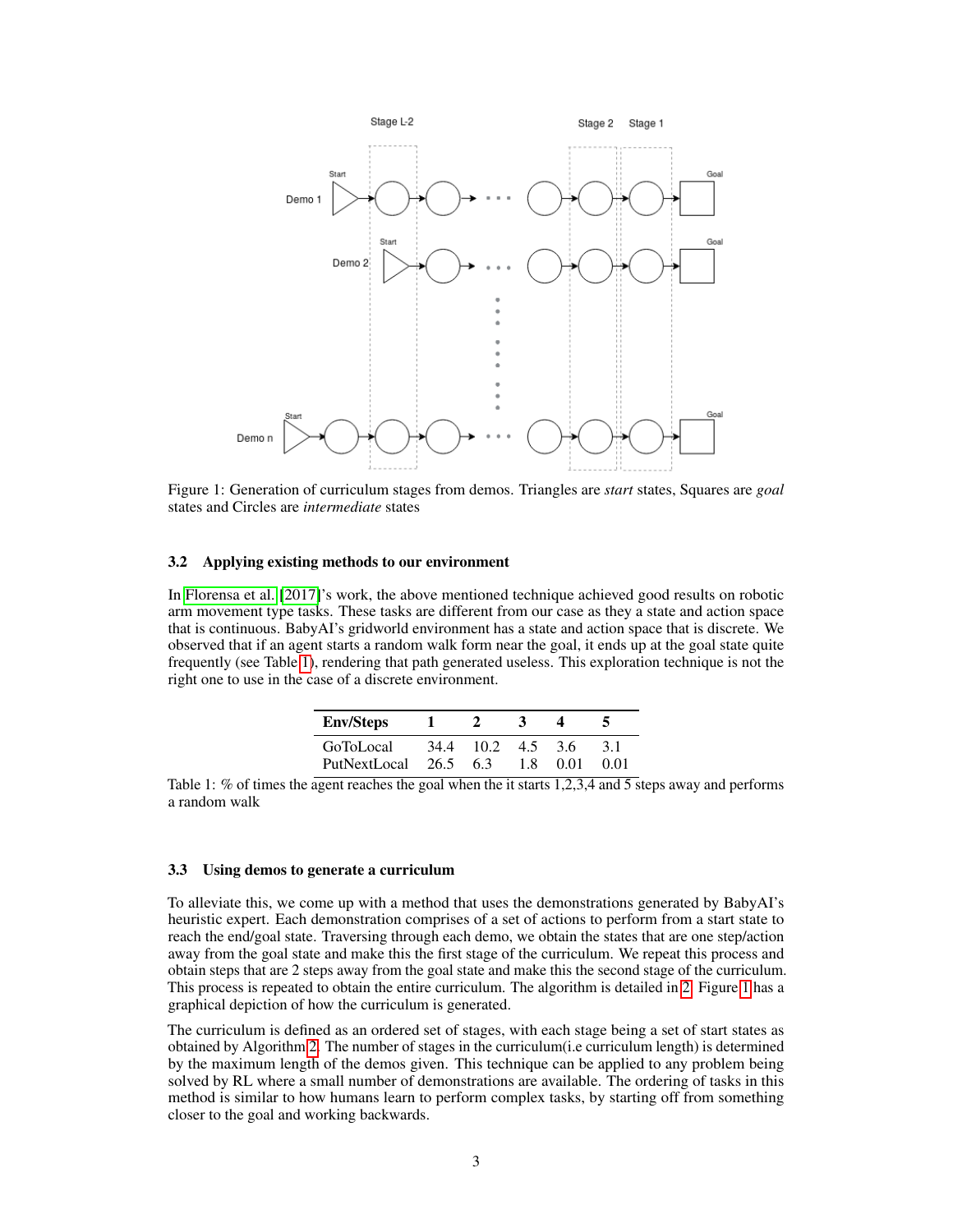Algorithm 2: Generating curriculum from demos **Data:** *demos*: array of demos generated by the bot **Result:** *curriculum*: list of stages, with each stage as a list of start states curriculum length  $\leftarrow$  max([len(demo) for demo in demos]) - 1  $n \text{ } demos \leftarrow len(demos)$  $curriculum \leftarrow \lceil \lceil \cdot \rceil$  repeated  $curriculum\_length$  times for *demo in demos* do  $n\_steps \leftarrow len(demo) - 1$ for  $i = 1$  to n\_steps do Initialize env with seed used for demo Step through  $env$  i times based on  $demo$ add a copy of env to curriculum[n\_steps  $- i - 1$ ]

<span id="page-3-0"></span>We call our modified algorithm RCPPO, as it builds up on PPO [Schulman et al.](#page-6-14) [\[2017\]](#page-6-14). PPO is modified in such a way that each time the agent resets after the end of an episode, it is allowed to only reset to the set of states allowed as per the stage of the curriculum it is in. This is very similar to [Nair et al.](#page-6-11) [\[2018\]](#page-6-11), where the agent may chose to reset to any random state or a state from the demonstration. Once all the stages in the curriculum have been completed, the agent is allowed to reset to any state in the environment.

## 4 Experiments

We compared our algorithm against an implementation of PPO, which has built been built up on Policy Gradients [Sutton et al.](#page-6-5) [\[2000\]](#page-6-5). We tested our algorithm on the BabyAI as it has a large number of levels, each level composed of different challenges that the network has to learn. For each level, we report the number of frames needed to be seen before the agent reaches a particular accuracy (0.95/0.99) on that level. For methods that use the curriculum, we check for accuracy only after the curriculum has been completed (i.e on the task where it is allowed to reset to any state on the grid). Success in BabyAI is defined as the agent getting a reward greater than 0, which happens as long as it reaches the goal state.

We ran 2 versions of RCPPO, with the difference between them being in the criterion used to determine when to move to the next stage of the curriculum. The first variant would make a curriculum update when the success for that stage hit 90% percent. The second variant would set this threshold to 70% and gradually increase it to 99% as the stages in the curriculum pass through. We report the mean of the two methods in the results. We evaluated other methods for this, methods like [Matiisen et al.](#page-6-8) [\[2017\]](#page-6-8) (refer to [6](#page-8-0) in Appendix), but determined that a simple method like this was enough.

In our experiments, we used 1000 demonstrations from the expert for all the levels. We also performed a study on how many demonstrations are needed to do well enough (see [6](#page-7-4) in Appendix), however that is not the main focus of our work.

Code containing implementation of the above technique is available at <sup>[2](#page-3-1)</sup>

### 5 Results and Analysis

We divided the levels into 2 categories: small and large, based on the number of rooms in the environment. We report our findings for both separately

### 5.1 RCPPO on small levels

Small levels were levels with 1 room(GoToLocal, GoToRedBall etc..) or 2 rooms(UnlockPickup, BlockedUnlockPickup). For these levels, we report the number of frames to reach 0.99 accuracy, as that is easily achievable by our baseline.

<span id="page-3-1"></span> $2^2$ Code: <https://github.com/Genius1237/babyai/tree/rcppo>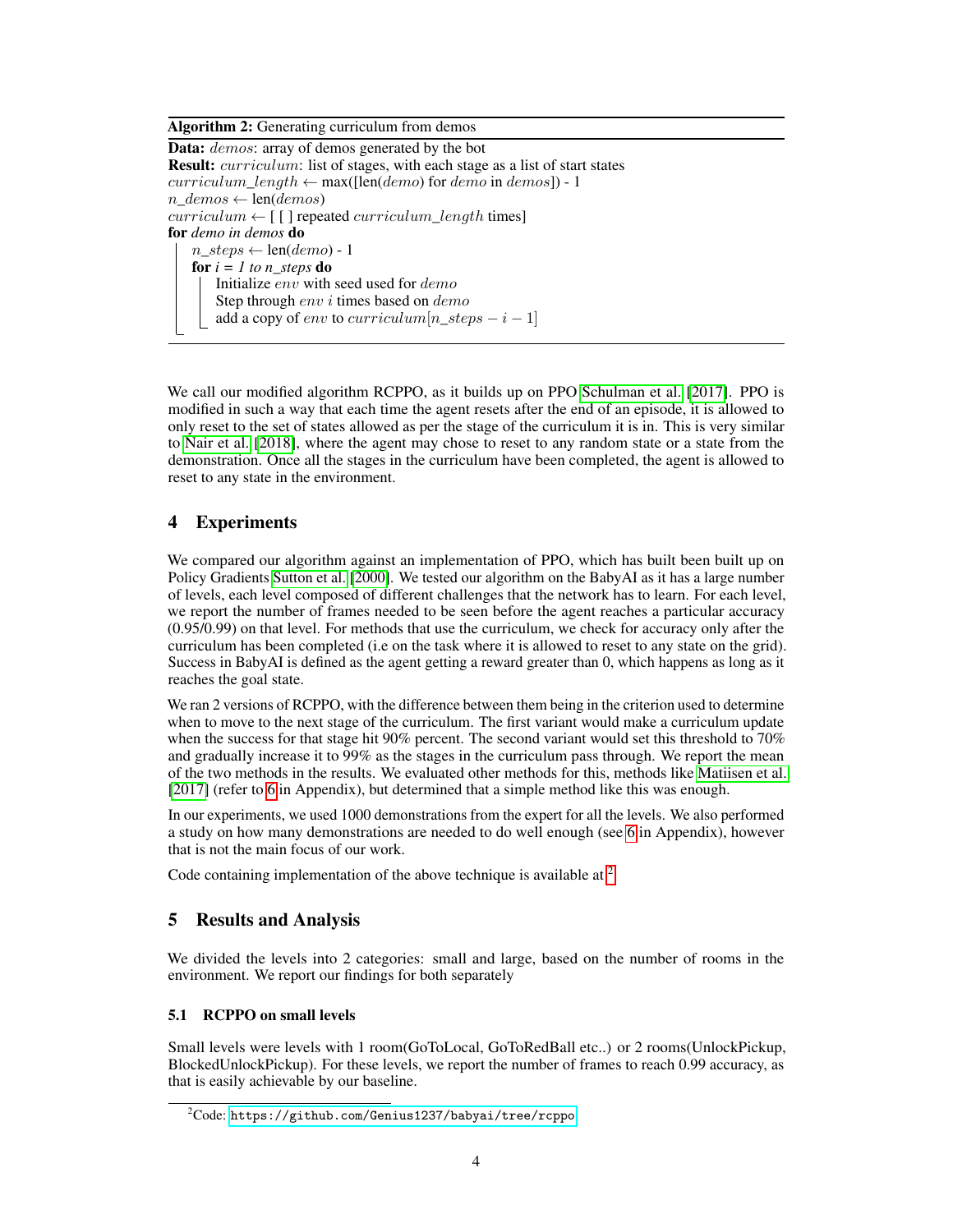| Level               | <b>PPO</b> | <b>RCPPO</b>      |
|---------------------|------------|-------------------|
| <b>Small Levels</b> | (For 0.99) | <i>Accuracy</i> ) |
| <b>GoToRedBall</b>  | 34816      | 41728             |
| PickupLoc           | 95488      | 205056            |
| GoToObjMaze         | 134144     | 176128            |
| <b>GoToLocal</b>    | 138240     | 140288            |
| PickupLocal         | 177920     | 205056            |
| PutNextLocal        | 804096     | 580608            |
| UnlockPickup        |            | 15360             |
| BlockedUnlockPickup |            | 26112             |
| UnlockPickupDist    |            | 366080            |
| Large Levels        | (For 0.95) | <i>Accuracy</i> ) |
| Open                | 72960      | 101632            |
| GoTo                | 577536     | 787712            |
| Pickup              | 762368     |                   |

Table 2: # Frames (in100s) to reach that accuracy. "-" indicates level was not solvable



Figure 2: RCPPO on small levels

- 1. Levels like GoToRedBall, GoToLocal etc.., show no improvement by using our technique.
- 2. Levels like PutNextLocal, UnlockPickup etc.. show significant improvements by using our method. In fact, levels like UnlockPickup, UnlockPickupDist and BlockedUnlockPickup are unsolvable by vanilla PPO but our method is able to solve them extremely easily.

Levels like GoToRedBall, GoToLocal are extremely simple. These require the agent to only perform 2 or 3 (movement related) of it's 7 possible actions to solve each level. We theorize that a neural network is easily able to learn this and hence our method is ineffective.

On the more complex levels, the agent has to execute more of the actions from it's space of possible actions to solve each level. The mean demo length for these levels also ends up being larger (refer to Table [3](#page-7-5) in Appendix). Our method is also able to handle the problem of having a lot of zero reward episodes in the initial training stages (as described in [Nair et al.](#page-6-11) [\[2018\]](#page-6-11)). Our curriculum is able to help the agent handle all of these and speed up it's training.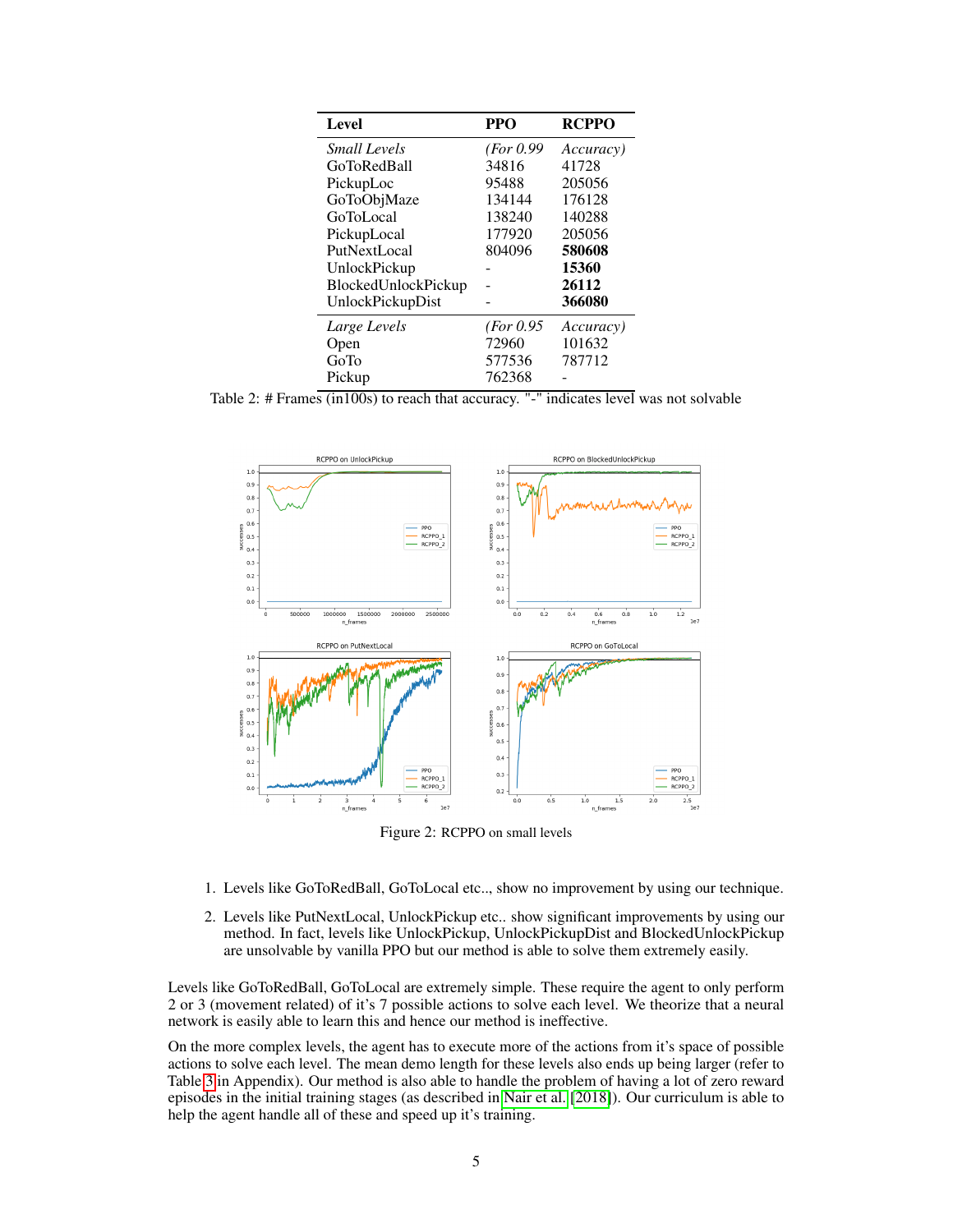#### <span id="page-5-0"></span>5.2 RCPPO on large levels



Figure 3: RCPPO on large levels, with variations

Large levels were levels with more than 2 rooms. These levels are characterized by extremely long demos produced by the bot [\(3\)](#page-7-5). For these levels, we report the number of frames to reach 0.95 accuracy, as reaching 0.99 was difficult, even for the baseline method. For our analysis, we look at the performance of GoTo, as the performance for other levels were similar to it.

In the case of GoTo (RCPPO  $1$  in [3a\)](#page-5-0), the curriculum ends at an extremely late stage, due to which the technique does not show result in an improvement. This is very much akin to a statement made in [Bengio et al.](#page-6-2) [\[2009\]](#page-6-2), where they say that using curriculum learning will result in the model needing to see more examples while training.

To combat this problem, we implemented a method where we combined  $n$  consecutive stages down to one stage, to reduce the curriculum length. We tried multiple methods, with combining 5 stages into one, 10 stages into one and finally in an exponential sense (1, 2, 4.... so on). As is evident from [3a,](#page-5-0) this method also did not result in much improvement. We conclude that even after combining stages together, the tasks within each stage are too varied and the agent isn't able to learn effectively.

Similar performance is observed for other large levels. We conclude that our method is not effective when the mean demo length is very large.

### 6 Conclusions

We present our algorithm RCPPO, that takes in some demonstrations from the an expert, and uses it to build a curriculum to train an agent for instruction following. We observe improvements on levels where the agent has to execute a wide variety of actions to reach the goal, as long as the number of actions to reach the goal is not too large.

Our work builds up on top of the work by [Florensa et al.](#page-6-3) [\[2017\]](#page-6-3). Their method needed a bit of tweaking to work in the action and state spaces present in our case. Rather than using a random walk to expand the state space for further stages of the curriculum, we use the information form the demos and constrain the expansion to the states in the demos. We end up getting a fixed length curriculum for our task.

In our work, we were not able to evaluate our technique on the most difficult of levels in BabyAI. Although our experiments with GoTo suggest that it is unlikely to work on more complex levels, a more refined version of our method could be tried out on the larger levels like SeqToSeq and PutNext. One could look at a particular start state in the curriculum and use the series of observations that were obtained while traversing through the demonstration to obtain that start state and use this information in a recurrence, similar to how memory is incorporated into policy gradients by [Wierstra et al.](#page-7-6) [\[2007\]](#page-7-6). This information may help is solving levels that have long demonstrations.

Although a short study on it is presented in the appendix [6,](#page-7-4) we have not done extensive analysis on how the number of demos used affects learning. This is also something that could be looked into.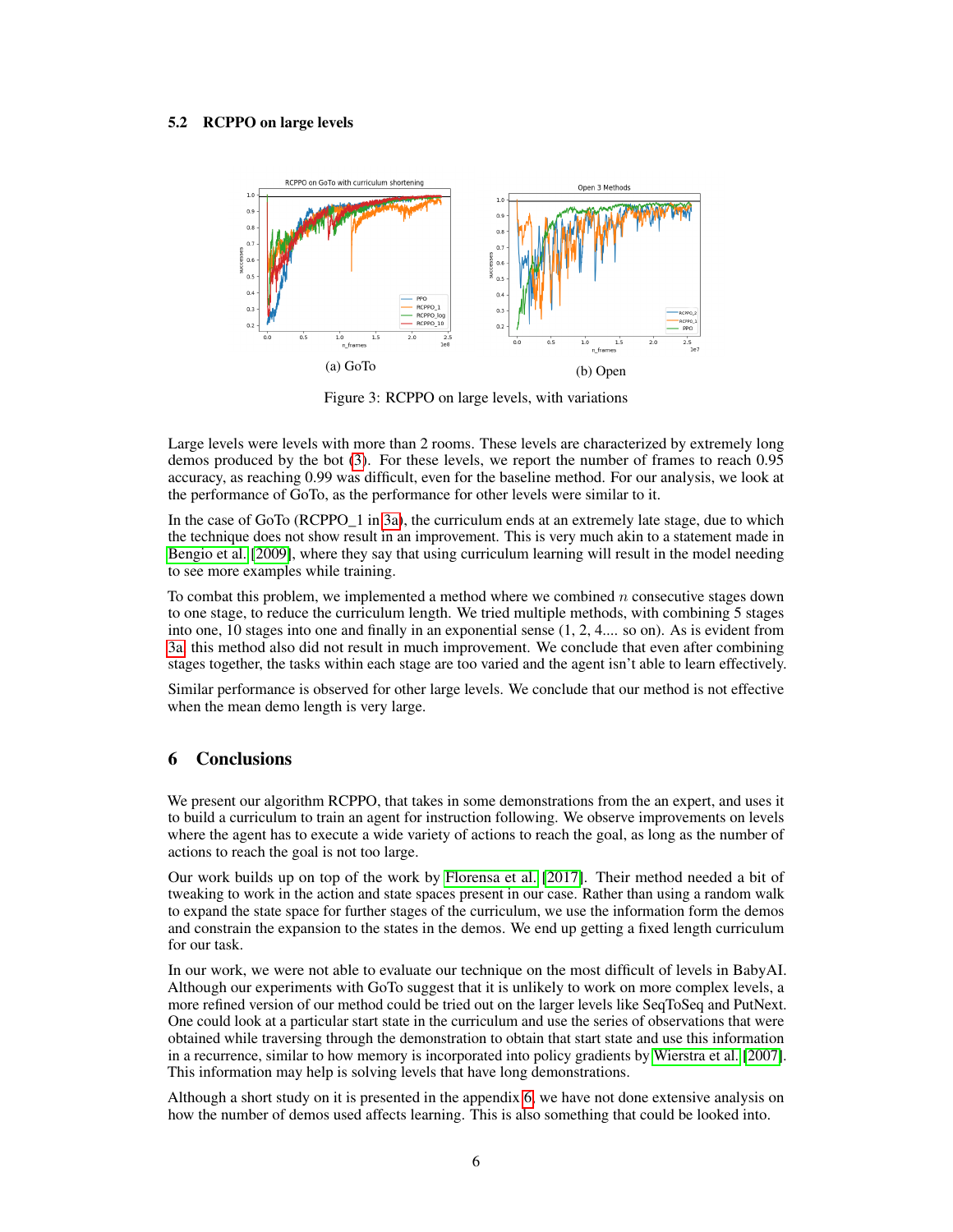#### Acknowledgments

We would like to thank Léonard Boussioux and David Yu-Tung Hui for their inputs and motivation during the experimentation for this work. We would like to thank Sebastin Santy for his feedback on the draft of the paper. We would also like to thank Compute Canada for providing the GPU resources used to run the experiments for this work.

#### References

- <span id="page-6-2"></span>Yoshua Bengio, Jérôme Louradour, Ronan Collobert, and Jason Weston. Curriculum learning. In *Proceedings of the 26th Annual International Conference on Machine Learning*, ICML '09, pages 41–48, New York, NY, USA, 2009. ACM. ISBN 978-1-60558-516-1. doi: 10.1145/1553374.1553380. URL [http://doi.acm.](http://doi.acm.org/10.1145/1553374.1553380) [org/10.1145/1553374.1553380](http://doi.acm.org/10.1145/1553374.1553380).
- <span id="page-6-1"></span>Maxime Chevalier-Boisvert, Dzmitry Bahdanau, Salem Lahlou, Lucas Willems, Chitwan Saharia, Thien Huu Nguyen, and Yoshua Bengio. BabyAI: First steps towards grounded language learning with a human in the loop. In *International Conference on Learning Representations*, 2019. URL [https://openreview.net/](https://openreview.net/forum?id=rJeXCo0cYX) [forum?id=rJeXCo0cYX](https://openreview.net/forum?id=rJeXCo0cYX).
- <span id="page-6-3"></span>Carlos Florensa, David Held, Markus Wulfmeier, Michael Zhang, and Pieter Abbeel. Reverse curriculum generation for reinforcement learning. In Sergey Levine, Vincent Vanhoucke, and Ken Goldberg, editors, *Proceedings of the 1st Annual Conference on Robot Learning*, volume 78 of *Proceedings of Machine Learning Research*, pages 482–495. PMLR, 13–15 Nov 2017. URL [http://proceedings.mlr.press/](http://proceedings.mlr.press/v78/florensa17a.html) [v78/florensa17a.html](http://proceedings.mlr.press/v78/florensa17a.html).
- <span id="page-6-9"></span>Alex Graves, Marc G Bellemare, Jacob Menick, Remi Munos, and Koray Kavukcuoglu. Automated curriculum learning for neural networks. In *Proceedings of the 34th International Conference on Machine Learning-Volume 70*, pages 1311–1320. JMLR. org, 2017.
- <span id="page-6-0"></span>Karl Moritz Hermann, Felix Hill, Simon Green, Fumin Wang, Ryan Faulkner, Hubert Soyer, David Szepesvari, Wojciech Marian Czarnecki, Max Jaderberg, Denis Teplyashin, et al. Grounded language learning in a simulated 3d world. *arXiv preprint arXiv:1706.06551*, 2017.
- <span id="page-6-12"></span>Todd Hester, Matej Vecerík, Olivier Pietquin, Marc Lanctot, Tom Schaul, Bilal Piot, Andrew Sendonaris, Gabriel Dulac-Arnold, Ian Osband, John Agapiou, Joel Z. Leibo, and Audrunas Gruslys. Learning from demonstrations for real world reinforcement learning. *CoRR*, abs/1704.03732, 2017. URL [http://arxiv.](http://arxiv.org/abs/1704.03732) [org/abs/1704.03732](http://arxiv.org/abs/1704.03732).
- <span id="page-6-6"></span>Jonathan Ho and Stefano Ermon. Generative adversarial imitation learning. In *Advances in neural information processing systems*, pages 4565–4573, 2016.
- <span id="page-6-8"></span>Tambet Matiisen, Avital Oliver, Taco Cohen, and John Schulman. Teacher-student curriculum learning. *arXiv preprint arXiv:1707.00183*, 2017.
- <span id="page-6-11"></span>A. Nair, B. McGrew, M. Andrychowicz, W. Zaremba, and P. Abbeel. Overcoming exploration in reinforcement learning with demonstrations. In *2018 IEEE International Conference on Robotics and Automation (ICRA)*, pages 6292–6299, May 2018. doi: 10.1109/ICRA.2018.8463162.
- <span id="page-6-10"></span>Sanmit Narvekar, Jivko Sinapov, and Peter Stone. Autonomous task sequencing for customized curriculum design in reinforcement learning. In *Proceedings of the 26th International Joint Conference on Artificial Intelligence*, pages 2536–2542. AAAI Press, 2017.
- <span id="page-6-13"></span>Cinjon Resnick, Roberta Raileanu, Sanyam Kapoor, Alex Peysakhovich, Kyunghyun Cho, and Joan Bruna. Backplay:" man muss immer umkehren". *arXiv preprint arXiv:1807.06919*, 2018.
- <span id="page-6-4"></span>Stephane Ross, Geoffrey J Gordon, and J Andrew Bagnell. A reduction of imitation learning and structured prediction to no-regret online learning. *arXiv preprint arXiv:1011.0686*, 2010.
- <span id="page-6-14"></span>John Schulman, Filip Wolski, Prafulla Dhariwal, Alec Radford, and Oleg Klimov. Proximal policy optimization algorithms. *arXiv preprint arXiv:1707.06347*, 2017.
- <span id="page-6-7"></span>Felipe Leno Da Silva and Anna Helena Reali Costa. Object-oriented curriculum generation for reinforcement learning. In *Proceedings of the 17th International Conference on Autonomous Agents and MultiAgent Systems*, pages 1026–1034. International Foundation for Autonomous Agents and Multiagent Systems, 2018.
- <span id="page-6-5"></span>Richard S Sutton, David A McAllester, Satinder P Singh, and Yishay Mansour. Policy gradient methods for reinforcement learning with function approximation. In *Advances in neural information processing systems*, pages 1057–1063, 2000.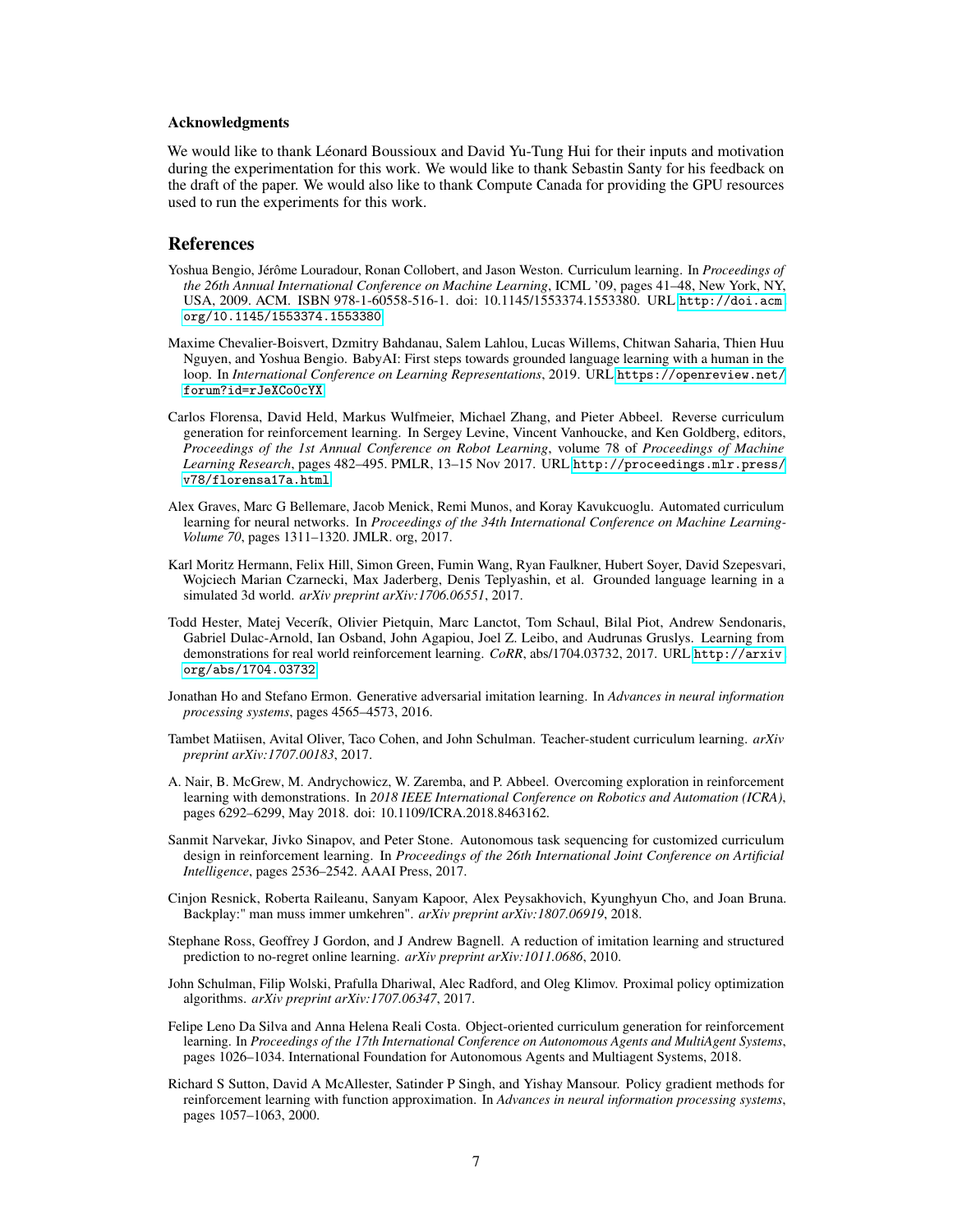<span id="page-7-3"></span>Maxwell Svetlik, Matteo Leonetti, Jivko Sinapov, Rishi Shah, Nick Walker, and Peter Stone. Automatic curriculum graph generation for reinforcement learning agents. In *Thirty-First AAAI Conference on Artificial Intelligence*, 2017.

<span id="page-7-1"></span>Christopher JCH Watkins and Peter Dayan. Q-learning. *Machine learning*, 8(3-4):279–292, 1992.

- <span id="page-7-6"></span>Daan Wierstra, Alexander Foerster, Jan Peters, and Juergen Schmidhuber. Solving deep memory pomdps with recurrent policy gradients. In *International Conference on Artificial Neural Networks*, pages 697–706. Springer, 2007.
- <span id="page-7-0"></span>Haonan Yu, Haichao Zhang, and Wei Xu. Interactive grounded language acquisition and generalization in a 2d world. *arXiv preprint arXiv:1802.01433*, 2018.
- <span id="page-7-2"></span>Brian D Ziebart, Andrew Maas, J Andrew Bagnell, and Anind K Dey. Maximum entropy inverse reinforcement learning. 2008.

### Appendix

#### Statistics on demonstrations

<span id="page-7-5"></span>We computed the mean and max length of demos for different levels. The max length of the demos corresponds to the length of the curriculum for that level.

| Level                      | Avg  | Max |
|----------------------------|------|-----|
| <b>GoToRedBall</b>         | 6.2  | 21  |
| GoToLocal                  | 6.4  | 23  |
| <b>GoToRedBallGrey</b>     | 6.8  | 24  |
| PickupLocal                | 7.0  | 23  |
| PutNextLocal               | 13.0 | 56  |
| UnlockLocal                | 15.1 | 28  |
| UnlockPickup               | 20.4 | 31  |
| UnlockPickupDist           | 26.7 | 68  |
| Open                       | 30.1 | 186 |
| <b>BlockedUnlockPickup</b> | 35.3 | 47  |
| GoTo                       | 52.9 | 208 |
| Pickup                     | 53.9 | 209 |
| GoToSeq                    | 72.2 | 265 |
| PutNext                    | 90.2 | 237 |

Table 3: Avg and Max length of demos. Determines curriculum lengths

#### <span id="page-7-4"></span>Effect of number of demos used to build curriculum

We perform a study to see how the performance of training the agent changes when different number of demos are used to build a curriculum. To this end, we perform training on PutNextLocal with 100,500,1000 and 2000 demos. We report the same metric as before, number of frames to reach a particular success level, and this time, we include that statistic for success rates of 0.9 and 0.95 as well. As is evident, the number of demos used does not seem to have a significant impact on the training, with all our results being close to each other.